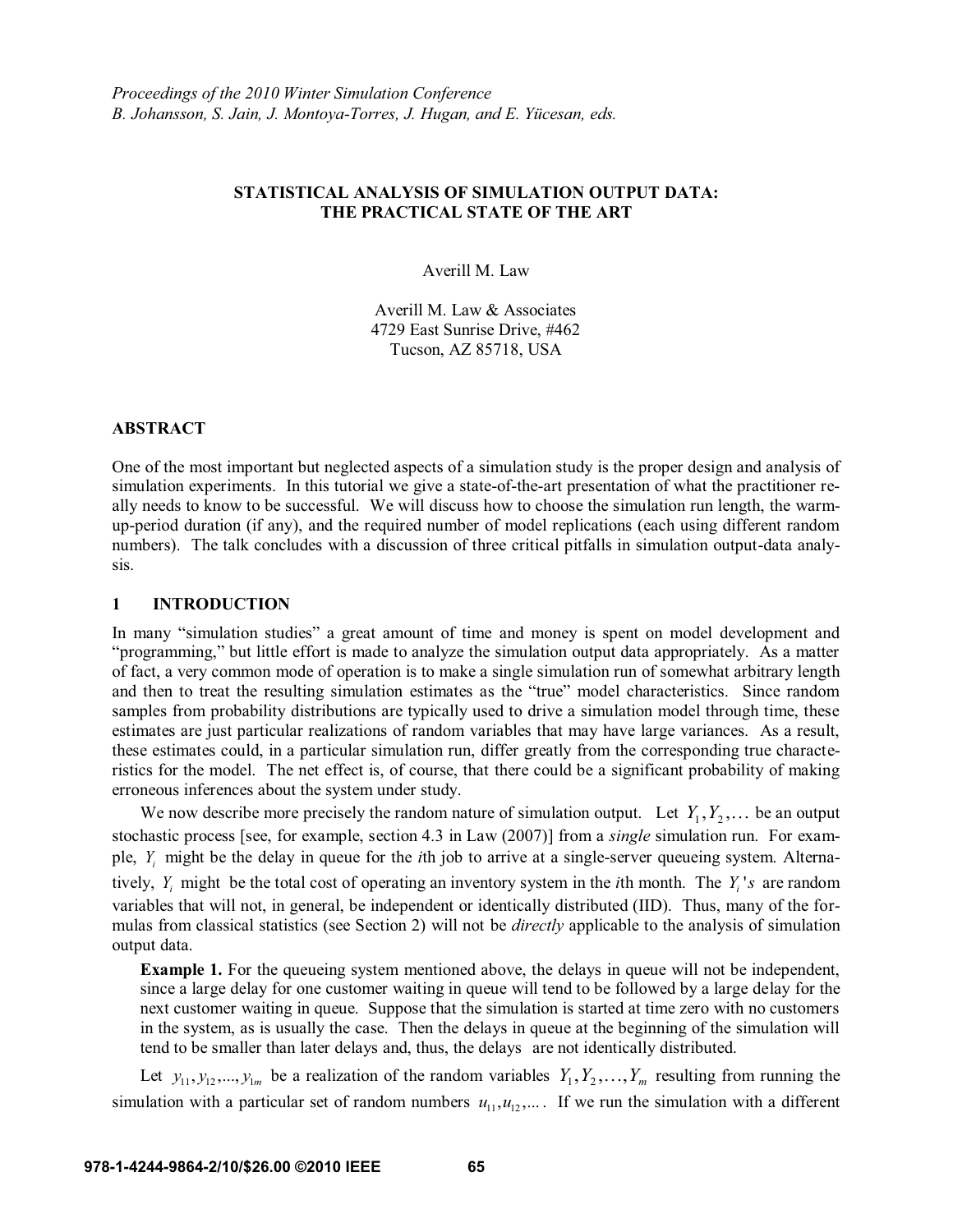set of random numbers  $u_{21}, u_{22}, \dots$ , then we will obtain a different realization  $y_{21}, y_{22}, \dots, y_{2m}$  of the random variables  $Y_1, Y_2, \ldots, Y_m$ . (The two realizations are not the same since the different random numbers used in the two runs produce different samples from the input probability distributions.) In general, suppose that we make *n* independent replications (runs) of the simulation (i.e., different random numbers are used for each replication, each replication uses the same initial conditions, and the statistical counters for the simulation are reset at the beginning of each replication) each of length *m*, resulting in the observations:



The observations from a particular replication (row) are clearly not IID. However, note that  $y_{1i}, y_{2i},..., y_{ni}$ (from the *i*th column) are IID observations of the random variable  $Y_i$ , for  $i = 1, 2, \dots, m$ . More generally, each entire replication is independent of any other replication, and each replication's observations have the same (joint) distribution. This *independence across runs* is the key to relatively simple output-data analysis that is discussed in later sections of this paper. Then, roughly speaking, the goal of output-data analysis is to use the observations  $y_{ji}$  ( $i = 1, 2, ..., m; j = 1, 2, ..., n$ ) to draw inferences about characteristics of the random variables  $Y_1, Y_2, \ldots, Y_m$ .

**Example 2.** Consider a bank with five tellers and one queue, which opens its doors at 9 A.M., closes its doors at 5 P.M., but stays open until all customers in the bank at 5 P.M. have been served. Assume that customers arrive with IID exponential interarrival times with mean 1 minute, that service times are IID exponential random variables with mean 4 minutes, and that customers are served in a first-in, first-out (FIFO) manner. Table 1 shows two typical output statistics from 5 independent replications of the bank, assuming that no customers are present initially. Note that results from dif ferent replications can be quite different. Thus, one run clearly does not produce the "answers."

| Replication | Average delay<br>in queue | Average number<br>in queue |
|-------------|---------------------------|----------------------------|
|             | 1.53                      | 1.52                       |
|             | 1.66                      | 1.62                       |
|             | 1.24                      | 1.23                       |
|             | 2.34                      | 2.34                       |
|             | 2.86                      | 2.83                       |

Table 1: Results for 5 Independent Replications of the Bank Model

Our goal in this paper is to discuss methods for statistical analysis of simulation output data and to present the material with a practical focus. Section 2 of this paper reviews formulas from classical statistics based on IID data, which we will find useful later in this paper. In Section 3, we discuss the two main types of simulations with regard to output-data analysis, namely, terminating and non-terminating. Statistical methods for analyzing each type are given in Sections 4 and 5, respectively. Finally, we give a summary of this tutorial and three fundamental pitfalls in output-data analysis in Section 6.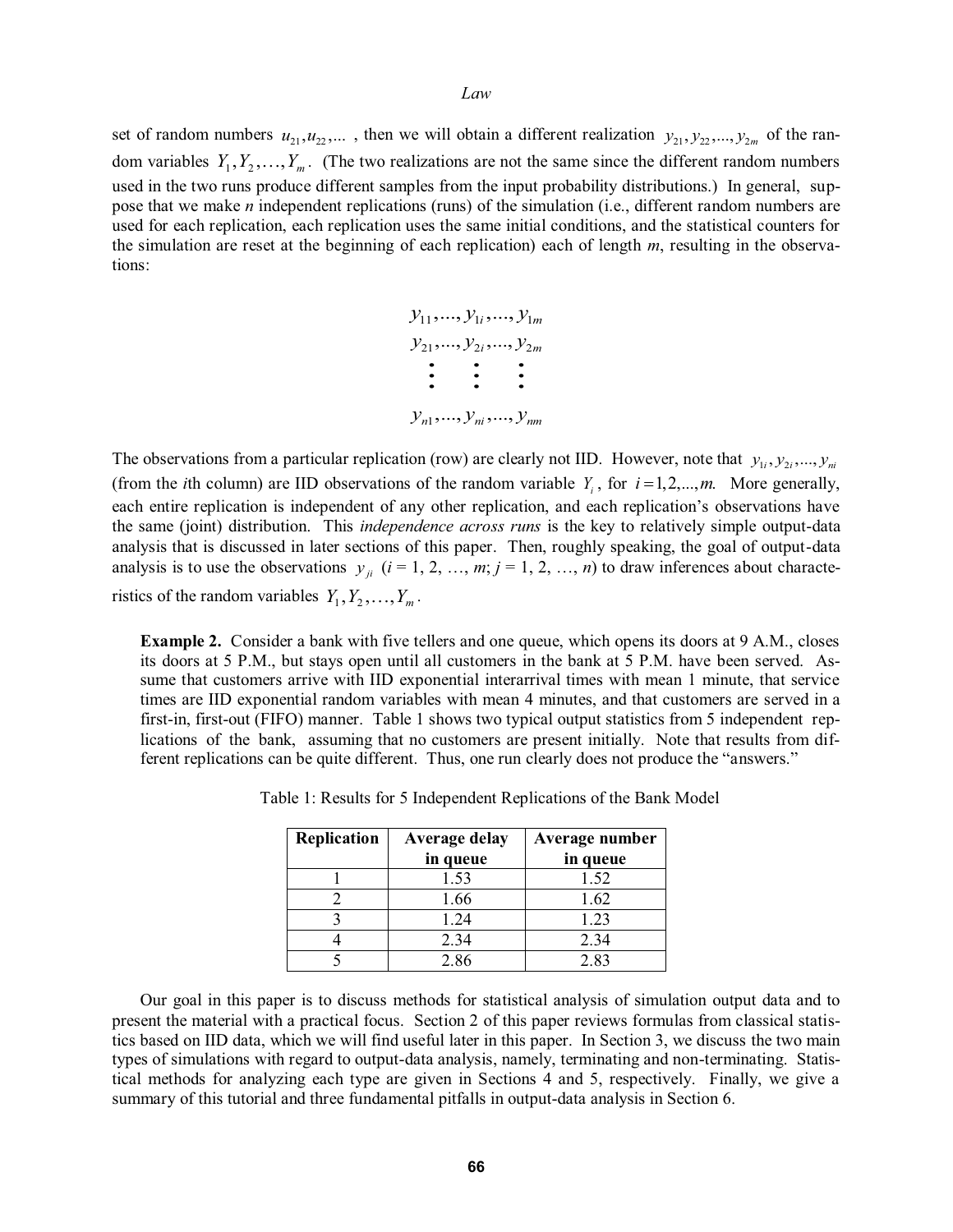Portions of this paper are based on Chapters 4 and 9 of Law (2007). Other references on output-data analysis are Alexopoulos (2007), Banks et al. (2010), and Nakayama (2008).

# **2 REVIEW OF CLASSICAL STATISTICS**

Suppose that  $X_1, X_2, \dots, X_n$  are IID random variables with population mean and variance  $\mu$  and  $\sigma^2$ , respectively. Then unbiased point estimators for  $\mu$  and  $\sigma^2$  are given by

$$
\overline{X}(n) = \frac{\sum_{i=1}^{n} X_i}{n}
$$
 (1)

and

$$
S^{2}(n) = \frac{\sum_{i=1}^{n} [X_{i} - \bar{X}(n)]^{2}}{n-1}
$$
 (2)

Furthermore, an approximate  $100(1-\alpha)$  percent  $(0 < \alpha < 1)$  confidence interval for  $\mu$  is given by

$$
\overline{X}(n) \pm t_{n-1,1-\alpha/2} \sqrt{S^2(n)/n}
$$
 (3)

where  $t_{n-1,1-\alpha/2}$  is the upper  $1-\alpha/2$  critical point for a *t* distribution with  $n-1$  degrees of freedom. If the sample size  $n$  is "sufficiently large," then the confidence interval given by Expression  $(3)$  will have a coverage probability arbitrarily close to  $1 - \alpha$ . Alternatively, if the  $X_i$ 's are normally distributed, then the coverage probability will be exactly  $1 - \alpha$ . In practice, if the distribution of the  $X_i$ 's is reasonably symmetric, then the coverage probability will be close to  $1 - \alpha$  [see Law (2007, pp. 232-236)]. If we increase the sample size from *n* to 4*n*, then the half-length of the confidence interval,  $t_{n-1,1-\alpha/2} \sqrt{S^2(n)/n}$ , will decrease by a factor of approximately 2, since there is an *n* in the denominator under the square-root sign.

As stated above, the  $Y_i$ 's from one simulation run are not IID and, thus, Expressions  $(1)$ ,  $(2)$ , and  $(3)$ are not *directly* applicable to their analysis. However, if we take comparable output statistics from different independent replications of a simulation model, then these observations *are* IID and the three expressions are applicable.

**Example 3.** For the bank simulation of Example 2, the five average delays in queue from column 2 of Table 1 are IID and, thus, Expressions (1), (2), and (3) could legitimately be used for their analysis.

### **3 TYPES OF SIMULATIONS WITH REGARD TO OUTPUT ANALYSIS**

The options available for designing and analyzing simulation experiments depend on whether the simulation of interest is terminating or non-terminating, which depends on whether there is an obvious way for determining the simulation run length.

A terminating simulation is one for which there is a "natural" event  $E$  that specifies the length of each run (replication). Since different runs use independent random numbers and the same initialization rule, this implies that comparable random variables are IID. The event *E* often occurs at a time point that has one of the following properties: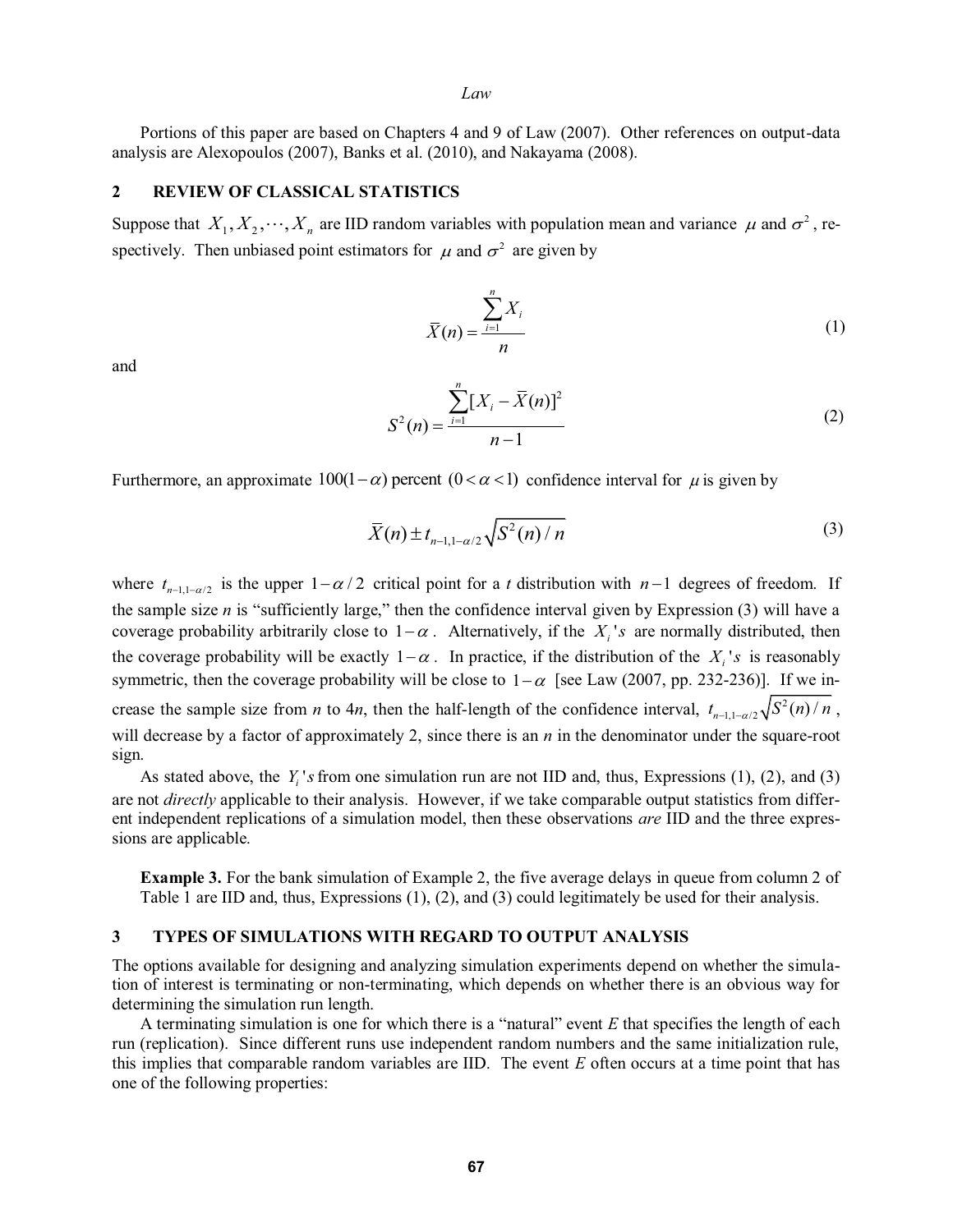- $\bullet$ • The system is "cleaned out"
- $\bullet$ Beyond which no useful information is obtained
- $\bullet$ Specified by management.

 The event *E* is specified before any runs are made, and the time of occurrence of *E* for a particular run may be a random variable. Since the initial conditions for a terminating simulation generally affect the desired measures of performance, these conditions should be representative of those for the actual system.

**Example 4.** A retail/commercial establishment (e.g., a bank) closes each evening. If the establishment is open from 9 to 5, the objective of a simulation might be to estimate some measure of the quality of customer service over the period beginning at 9 A.M. and ending when the last customer who entered before the doors closed at 5 P.M. has been served. In this case,  $E = \{8 \text{ hours of simulated}$ time have elapsed and the system is empty}, and the initial conditions for the simulation should be representative of those for the bank at 9 A.M.

**Example 5.** Consider a military ground confrontation between a blue force and a red force. Relative to some initial force strengths, the goal of a simulation might be to determine the (final) force strengths when the battle ends. In this case,  $E = \{$ either the blue force or the red force has "won" the battle}. An example of a condition that would end the battle is one side losing 30 percent of its force, since this side would no longer be considered viable. The choice of initial conditions for the simulation, e.g., the number of troops and tanks for each force, is generally not a problem here, since they are specified by the military scenario under consideration.

 A *non-terminating simulation* is one for which there is no natural event *E* to specify the length of a run. This often occurs when we are designing a new system or modifying an existing system, and we are interested in the behavior of the system in the long run when it is operating "normally." Unfortunately, "in the long run" doesn't naturally translate into a terminating event *E*.

Consider the output stochastic process  $Y_1, Y_2, ...$  for a simulation model. Let  $F_i(y | I) = P(Y_i \le y | I)$  for  $i = 1, 2, \ldots$ , where *y* is a real number and *I* represents the initial conditions used to start the simulation at time 0. [The conditional probability  $P(Y_i \leq y | I)$  is the probability that the event  $\{Y_i \leq y\}$  occurs given the initial conditions *I*.] For a manufacturing system, *I* might specify the number of jobs present, and whether each machine is busy or idle, at time 0. We call  $F_i(y|I)$  the *transient distribution* of the output process at (discrete) time *i* for initial conditions *I*. Note that  $F_i(y|I)$  will, in general, be different for each value of *i* and each set of initial conditions *I*. For fixed *y* and *I*, the probabilities  $F_1(y|I)$ ,  $F_2(y|I)$ , ... are just a sequence of numbers. If  $F_i(y|I) \to F(y)$  as  $i \to \infty$  for all y and any initial conditions *I*, then  $F(y)$  is called the *steady-state distribution* of the output process  $Y_1, Y_2, \ldots$ . Note that the steady-state distribution  $F(y)$  does *not* depend on the initial conditions *I*.

 A measure of performance for a non-terminating simulation is said to be a *steady-state parameter* if it is a characteristic of the steady-state distribution of some output stochastic process  $Y_1, Y_2, \ldots$ . If the random variable *Y* has the steady-state distribution, then we are typically interested in estimating the steadystate mean  $v = E(Y)$ .

**Example 6.** Consider a company that is going to build a new manufacturing system and would like to determine the long-run (steady-state) mean hourly throughput of their system after it has been running long enough for workers to know their jobs and for mechanical difficulties to have been worked out. The system will operate continuously 24 hours a day for 7 days a week. Let  $N_i$  be the number of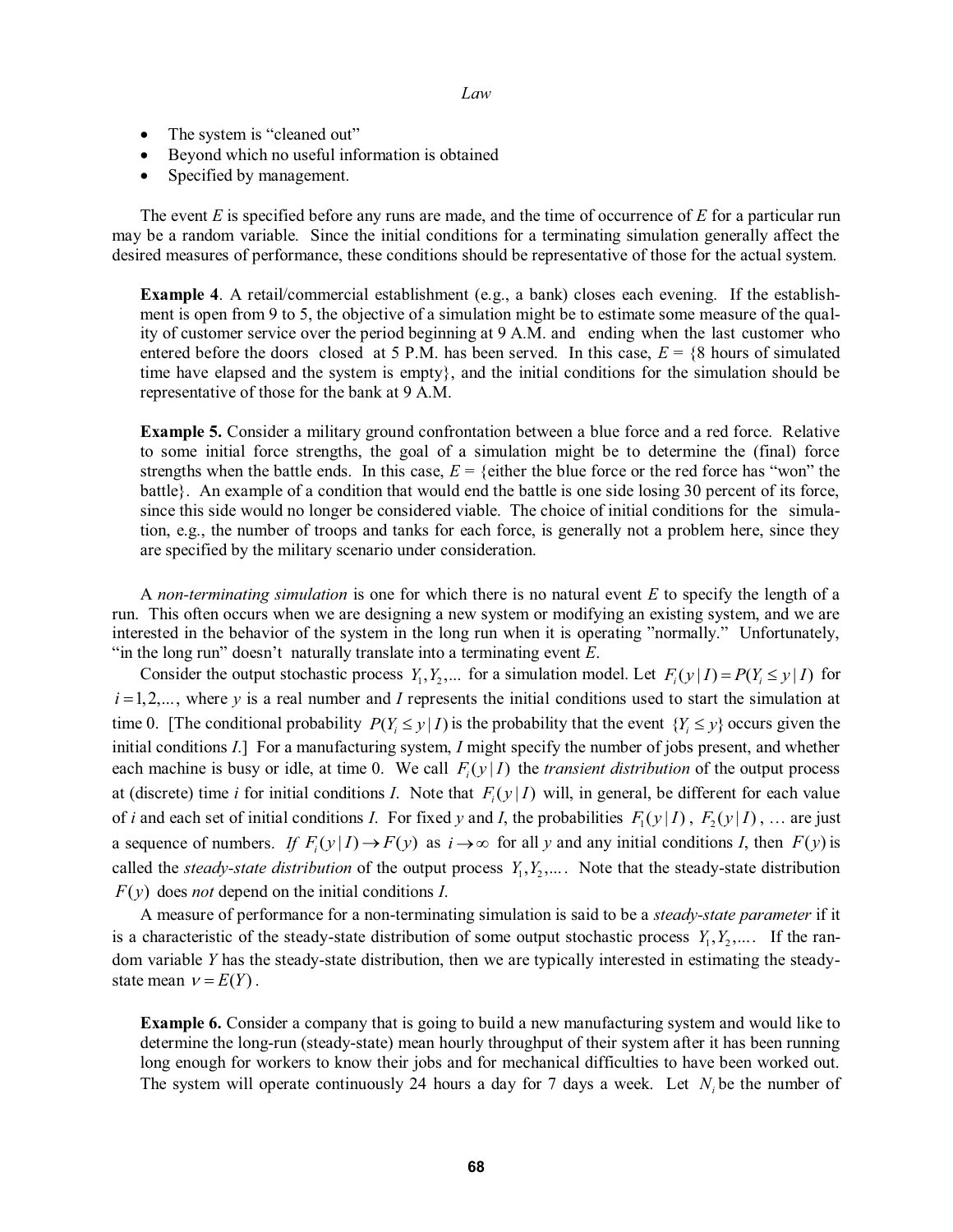parts manufactured in the *i*th hour. If the stochastic process  $N_1, N_2, \dots$  has a steady-state distribution with corresponding random variable *N*, then we are interested in estimating the steady-state mean  $v = E(N)$ .

*Law* 

### **4 STATISTICAL ANALYSIS FOR TERMINATING SIMULATIONS**

Suppose that we make *n* independent replications of a terminating simulation each terminated by the event *E*. Let  $X_j$  be an output random variable defined over the *j*th replication, for  $j = 1, 2, ..., n$ ; it is assumed that the  $X_i$ 's are comparable for different replications. Then the  $X_i$ 's are IID random variables.

For the bank of Example 4,  $X_j$  might be the average delay  $\sum_{i=1}^{N} D_i$  $\sum_{i=1}$ <sup> $\nu_i$ </sup>  $\sum_{i=1}^{N} D_i / N$  over a day from the *j*th replication,

where *N* (a random variable) is the number of customers served in a day and  $D<sub>i</sub>$  is the delay in queue of the *i*th arriving customer. For the combat model of Example 5,  $X_i$  might be the number of red tanks destroyed on the *j*th replication.

 Suppose that we would like to obtain a point estimate and confidence interval for the mean  $\mu = E(X)$ , where *X* is a random variable defined on a replication as described above. Make *n* independent replications of the simulation and let  $X_1, X_2, \dots, X_n$  be the resulting IID random variables. Then, by substituting the  $X_i$ 's into Expressions (1), (2), and (3), we get that  $\bar{X}(n)$  is an unbiased point estimator for  $\mu$ , and an approximate  $100(1-\alpha)$  percent confidence interval for  $\mu$  is given by

$$
\bar{X}(n) \pm t_{n-1,1-\alpha/2} \sqrt{S^2(n)/n}
$$

**Example 7.** A small factory consists of a machine and an inspector, as shown in Figure 1. Unfinished parts arrive to the factory with exponential interarrival times having a mean of 1 minute. Processing times at the machine are uniformly distributed on the interval [0.65, 0.70] minute, and subsequent inspection times at the inspector are uniformly distributed on the interval [0.75, 0.80]. (The assumption of uniformity is for ease of exposition, and is not likely to be valid in a real-world application.) Ninety percent of inspected parts are "good" and leave the system immediately; 10 percent of the parts are "bad" and are sent back to the machine for rework. (Both queues are assumed to be of infinite capacity.) The machine is subject to randomly occurring breakdowns. In particular, a new (or freshly repaired) machine will break down after an exponential amount of *calendar* time with a mean of 6 hours. Repair times are uniform on the interval [8, 12] minutes. If a part is being processed when the machine breaks down, then the machine continues where it left off upon the completion of repair. Assume that the factory is initially empty and idle.



Figure 1: Small Factory

 The factory gets an order to produce 2000 parts and, thus, a simulation of this system can be considered to be terminating with  $E = \{2000 \text{ parts have been completed}\}\.$  Let *T* be the time required to complete the required 2000 parts. Then the company would like a point estimate and a 95 percent confidence interval for the mean  $\mu = E(T)$ .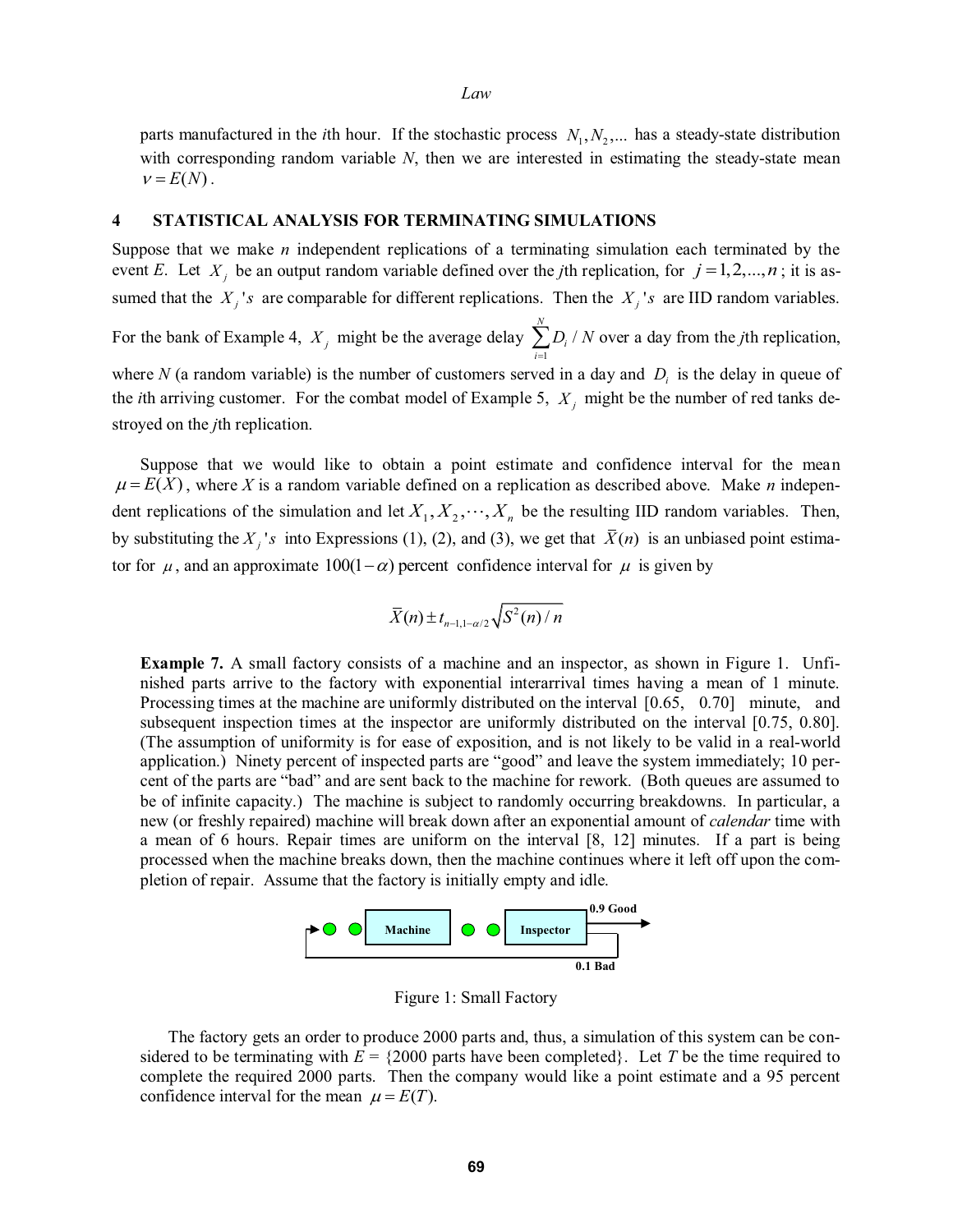We made 10 independent replications of the simulation and obtained the following observed values for *T* (in hours):

$$
T_1 = 32.62
$$
,  $T_2 = 32.57$ ,  $T_3 = 33.51$ ,  $T_4 = 33.29$ ,  
\n $T_5 = 32.10$ ,  $T_6 = 34.24$ ,  $T_7 = 32.70$ ,  $T_8 = 33.49$ ,  
\n $T_9 = 33.36$ ,  $T_{10} = 34.61$ 

Substituting the  $T_i$ 's into Expressions (1), (2), and (3), gives the following results:

$$
\overline{T}(10) = 33.25
$$
,  $S^2(10) = 0.606$ 

and an (approximate) 95 percent confidence interval for  $\mu = E(T)$  is given by

$$
33.25 \pm 0.56 \quad \text{or} \quad [32.69, 33.81]
$$

Thus, we are approximately 95 percent confident that  $\mu$  is between 32.69 and 33.81 hours. (If 100 people performed this experiment independently, then we would expect that about 95 out of the 100 confidence intervals to contain the true  $\mu$ .) Note also that the interval is quite precise, with the half-length of the confidence interval being less than 2 percent of the point estimate.

# **5 STATISTICAL ANALYSIS FOR NONTERMINATING SIMULATIONS**

Let  $Y_1, Y_2, \ldots$  be an output stochastic process from a single run of a non-terminating simulation. Suppose that we want to estimate the steady-state mean  $v = E(Y)$ , which is also defined by

$$
v=\lim_{i\to\infty}E(Y_i)
$$

where  $E(Y_i)$  is the *transient mean* at time *i*. Thus, the transient means converge to the steady-state mean. However,  $E(Y_i) \neq v$  for "small" *i* because we generally don't know how to choose the initial conditions *I* to be representative of "steady-state behavior." This causes the sample mean  $\overline{Y}(m)$  to be a biased estimator of  $\nu$  for all finite values of *m*. The problem that we have just described is called the *problem of the initial transient* in the simulation literature.

 The technique most often suggested for dealing with this problem is called *warming up the model*. The idea is to delete some number of observations from the beginning of a run and to use only the remaining observations to estimate  $v$ . In particular, given the observations  $Y_1, Y_2, \ldots, Y_m$ , we would use

$$
\overline{Y}(m,l) = \frac{\sum_{i=l+1}^{m} Y_i}{m-l}
$$

 $(1 \leq l \leq m-1)$  rather than  $\overline{Y}(m)$  as an estimator of v. In general, one would expect  $\overline{Y}(m,l)$  to be less biased than  $\overline{Y}(m)$ , since the observations near the "beginning" of the simulation may not be very representative of steady-state behavior due to the choice of initial conditions.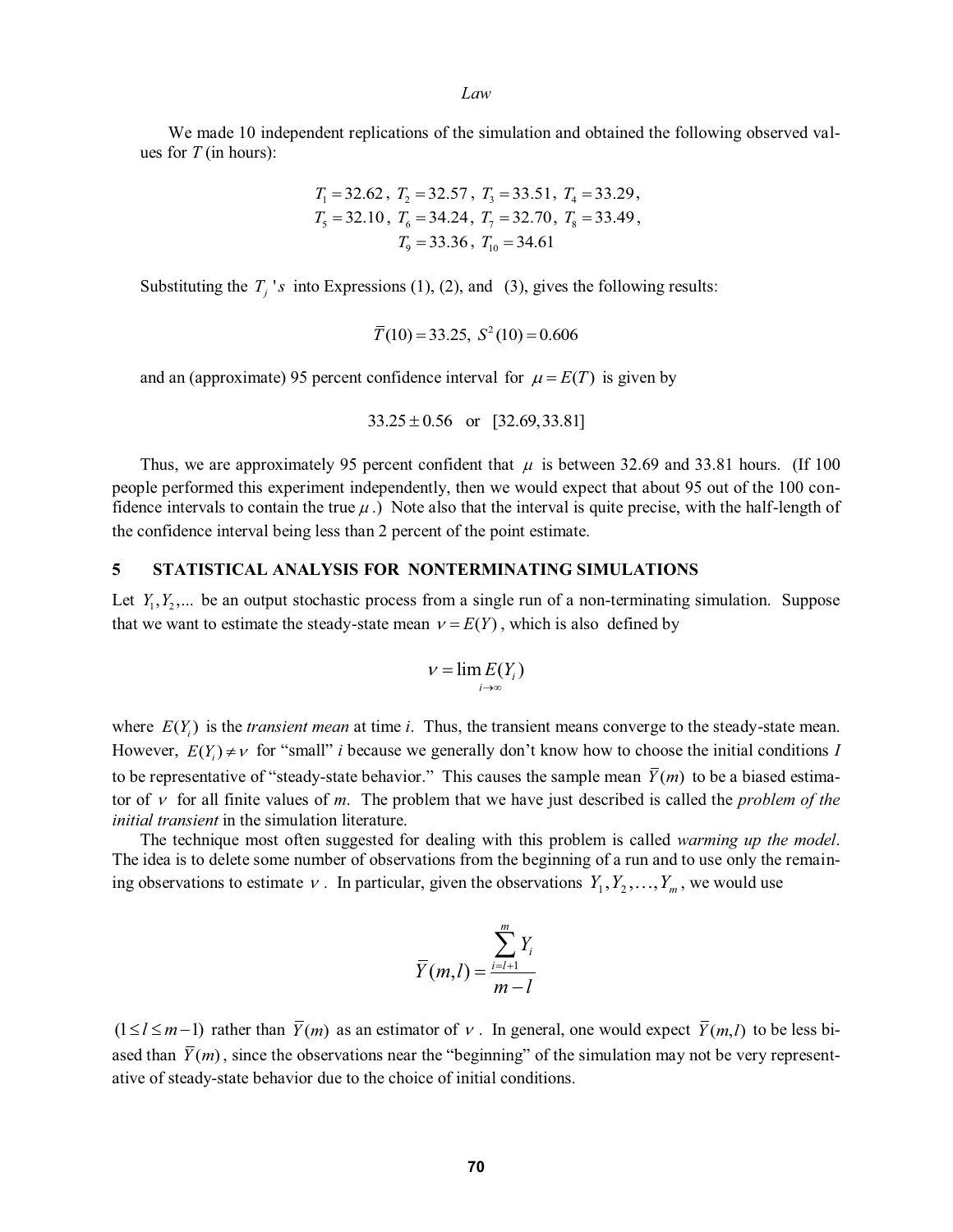The question naturally arises as to how to choose the *warmup period* (or deletion amount) *l*. We would like to pick *l* (and *m*) such that  $E[\bar{Y}(m,l)] \approx v$ . If *l* and *m* are chosen too small, then  $E[\bar{Y}(m,l)]$ may be significantly different than  $\nu$ . On the other hand, if *l* is chosen larger than necessary, then  $\overline{Y}(m,l)$  will probably have an unnecessarily large variance.

 The simplest and most general technique for determining *l* is a graphical technique due to Welch (1983) [see also Law (2007, pp. 509-516)]. Its specific goal is to determine *l* such that  $E(Y_i) \approx v$  for  $i > l$ , where *l* is the warmup period. This is equivalent to determining when the transient-mean curve  $E(Y_i)$  "flattens out" at level  $v$ . In general, it is difficult to determine *l* from a single replication due to the inherent variability of the process  $Y_1, Y_2, \ldots$ . As a result, Welch's procedure is based on making multiple replications of the simulation in a pilot study.

### **5.1 The Replication/Deletion Approach**

In this section, we discuss how to construct a point estimate and confidence interval for  $\nu$ . Suppose that the warmup period has been determined by Welch's procedure or by using "engineering judgment." Make *n* independent replications of the output process  $Y_1, Y_2, \dots$  each of length *m*, where *m* should be much larger than *l*. (There is no definitive way of picking the run length *m* here, as there was for terminating simulations.) Let  $Y_{ji}$  be the *i*th observation from the *j*th replication, for  $j = 1, 2, ..., n$  and  $i = 1, 2, ..., m$ . Let

$$
X_j = \sum_{i=l+1}^{m} Y_{ji} / (m-l) \text{ for } j = 1, 2, ..., n
$$

Note that  $i = l + 1$  is where we think that "steady state" begins. Then the  $X_j$ 's are IID random variables. Furthermore,  $E(X_j) \approx v$  since  $Y_{j,l+1}, Y_{j,l+2},..., Y_{j,m}$  each have approximate mean v. Then, by substituting the  $X_i$ 's into Expressions (1), (2), and (3), we get that  $\bar{X}(n)$  is an (approximately) unbiased point estimator for v, and an approximate  $100(1-\alpha)$  percent confidence interval for v is given by

$$
\bar{X}(n) \pm t_{n-1,1-\alpha/2} \sqrt{S^2(n)/n}
$$

We call the above method for constructing a point estimate and confidence interval for  $v$  the *replication/deletion method*. One criticism that has been levied against this method historically is that *l* observations must be discarded from each of the *n* replications. However, given the availability and speed of PCs, this is no longer an issue for many, if not most, steady-state analyses.

**Example 8.** Consider a manufacturing system with a receiving/shipping station and five workstations (see Figure 2), as described in Law (2007, pp. 694-704). Assume that there are 4, 2, 5, 3, and 2 machines in stations 1 through 5, respectively. The machines in a particular station are identical, but machines in different stations are dissimilar. Jobs arrive to the system with exponential interarrival times with a mean of 1/15 of an hour. Thus, 15 jobs arrive in a typical hour. There are three types of jobs, and jobs are of types 1, 2, and 3, with respective probabilities 0.3, 0.5, and 0.2. Job types 1, 2, and 3 require 4, 3, and 5 operations to be done, respectively, and each operation must be done at a specified workstation in a prescribed order. Each job begins at the receiving/shipping station, travels to the work stations on its routing, and then leaves the system at the receiving/shipping station. For example, the routing for a type 1 job is 3, 1, 2, 5.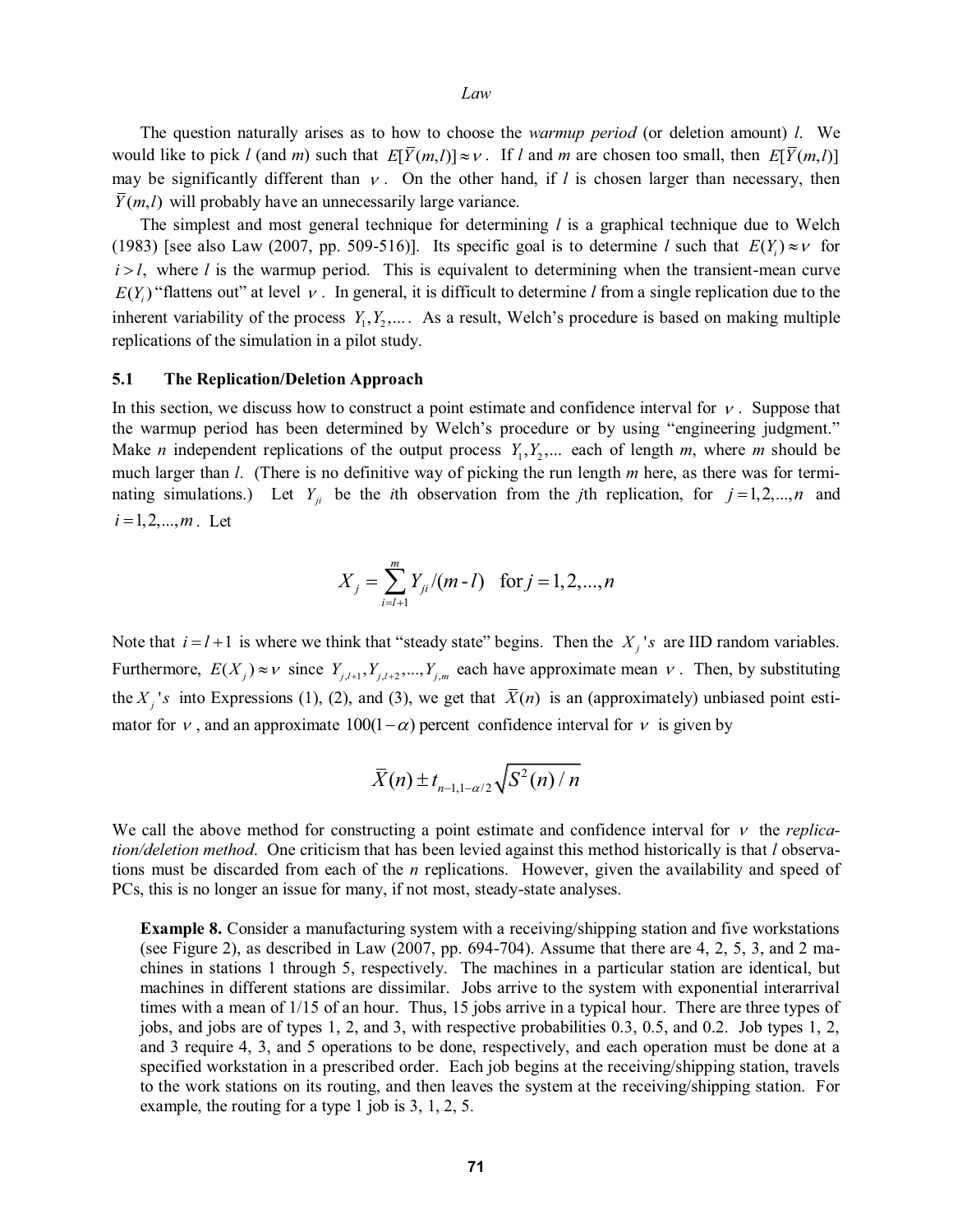

Figure 2: Factory with five workstations

 A job must be moved from one station to another by a forklift truck, which moves at a speed of 5 feet per second. When a forklift becomes available, it processes requests by jobs using a shortestdistance-first dispatching rule. The factory has 2 forklift trucks. Each station has a single FIFO queue. The time to perform an operation at a particular machine is a gamma random variable with a shape parameter of 2, whose mean depends on the job type and the station to which the machine belongs. For example, the mean service time for a type 1 job at station 3 (the first station on its routing) is 0.25 hour. When a machine finishes processing a job, the job blocks that machine (i.e., the machine cannot process another job) until the job is removed by a forklift.

 The factory is open 8 hours a day, and thus the arrival rate is 120 jobs per day. The system configuration described here is called system design 3 in Law (2007).

Let  $N_1, N_2, \ldots$  be the output stochastic process corresponding to daily throughputs. Then we are interested in obtaining a point estimate and 90 percent confidence interval for the steady-state mean daily throughput  $v = E(N)$ . Using Welch's graphical procedure, we determined that a reasonable warmup period for this output process is  $l = 15$  days [see Law (2007, p. 704)].

We made  $n=10$  (production) replications of length  $m=115$  days, and used a warmup period of  $l = 15$  days. Let

$$
X_j = \frac{\sum_{i=16}^{115} N_{ji}}{100}
$$

where  $N_{ij}$  is the throughput in the *i*th day of the *j*th replication.

Substituting the  $X_i$ 's into Expressions (1), (2), and (3), we get the following point estimate and approximate 90 percent confidence interval for  $v = E(N)$ :

$$
\hat{v} = \bar{X}(10) = 120.29
$$

and

$$
120.29 \pm 0.63 \quad \text{or} \quad [119.66, 120.92]
$$

 Thus, we are approximately 90 percent confident that the steady-state mean daily throughput is between 119.66 and 120.92 jobs per day. Note that this confidence interval contains 120, which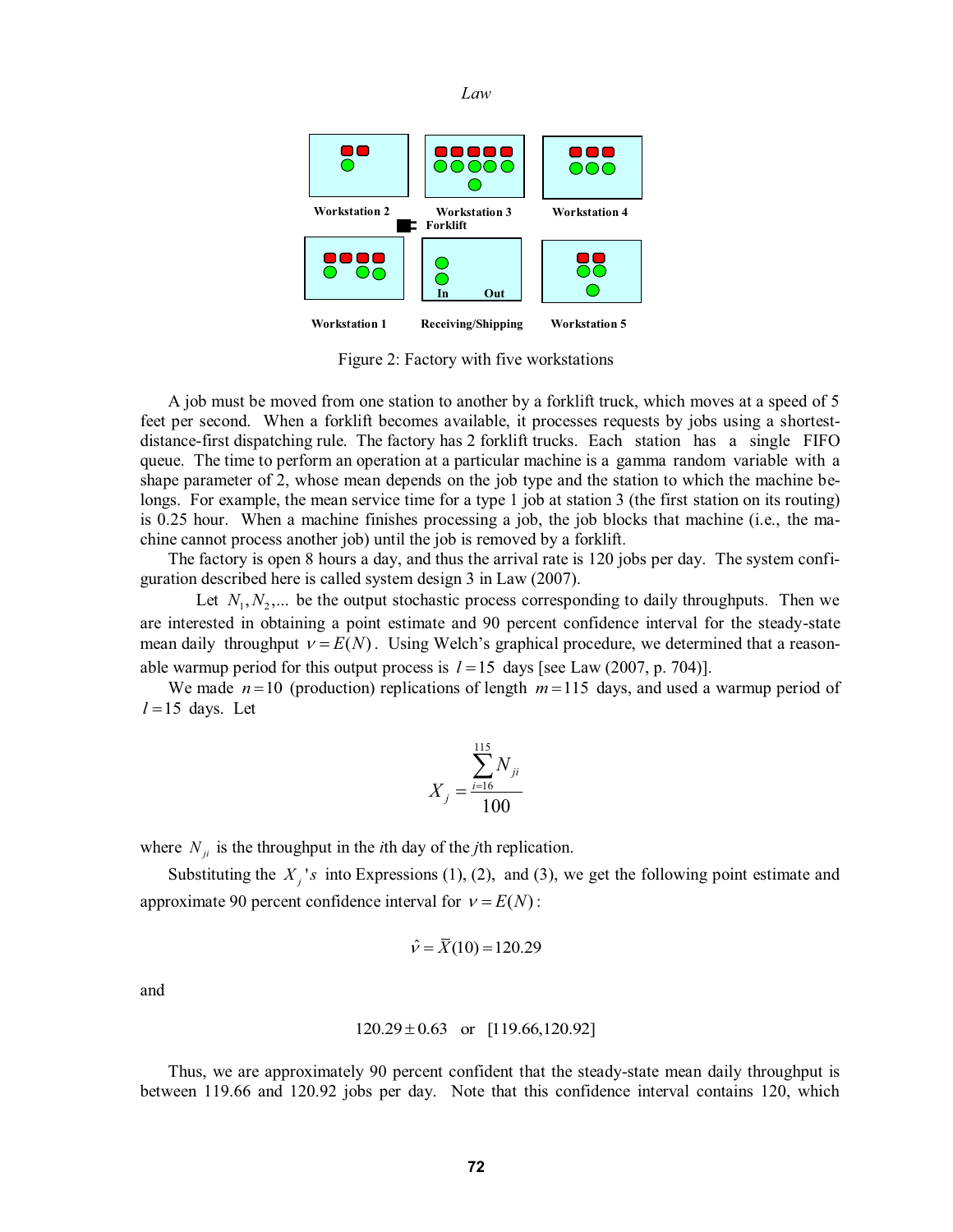should be the mean daily throughput if the system has enough machines and forklifts. (In a real application,  $\nu$  would not, of course, be known.)

 Note also that the confidence interval is quite precise, with the half-length being less than 1 percent of the point estimate.

Also, since  $X_i$  is the average of 100  $N_{ii}$ 's, it should be approximately normally distributed

by a central-limit-theorem type effect. This suggests that the coverage of the confidence interval should be close to the desired coverage probability of 0.9. Finally, if, for example, we wanted to decrease the half-length by a factor of 3, then a *total* of approximately 90 replications would be required.

# **6 SUMMARY AND PITFALLS IN OUTPUT-DATA ANALYSIS**

We have seen that both terminating and non-terminating analyses can be performed easily by making independent replications of the simulation model and by using Expressions (1), (2), and (3), which come from a first undergraduate course in statistics. In the case of steady-state parameters, we also have to determine a warmup period, but this can be reliably addressed using Welch's graphical approach. The method of replication can also be easily applied to comparing alternative system configurations [see, for example, Law (2007, chapters 10 and 11)] and to estimating multiple measures of performance. Moreover, multiple replications can be made simultaneously on computers having multiple cores or connected by a local-area network.

The following are three major pitfalls in output-data analysis:

- $\bullet$  Analyzing simulation output data from one run using formulas [e.g., Expression (2)] that assume independence, which might result in a gross underestimation of variances and standard deviations. This problem is exacerbated by the use of these formulas by some simulation-software packages.
- Failure to have a warmup period for steady-state analyses
- $\bullet$  Failure to determine the statistical precision of simulation output statistics by the use of a confidence interval, which can be accomplished easily using the replication approach.

# **REFERENCES**

- Alexopoulos, C. 2007. Statistical analysis of simulation output: state of the art. In *Proceedings of the 2007 Winter Simulation Conference*, ed. S. G. Henderson, B. Biller, M.-H. Hsieh, J. Shortle, J. D. Tew, and R. R. Barton, 150-161. Piscataway, New Jersey: Institute of Electrical and Electronic Engineers.
- Banks, J., J. S. Carson, B. L. Nelson, and D. M. Nicol. 2010. *Discrete-event system simulation*, 5<sup>th</sup> ed. Upper Saddle River, New Jersey: Prentice-Hall.
- Law, A. M. 2007. *Simulation modeling and analysis*, 4th ed. New York: McGraw-Hill.
- Nakayama, M. K. 2008. Statistical analysis of simulation output. In *Proceedings of the 2008 Winter Simulation Conference*, ed. S. J. Mason, R. R. Hill, L. Mönch, O. Rose, T. Jefferson, and J. W. Fowler, 62-72. Piscataway, New Jersey: Institute of Electrical and Electronic Engineers.
- Welch, P. D. 1983. The statistical analysis of simulation results. In *The Computer Performance Modeling Handbook*, ed. S.S. Lavenberg. New York: Academic Press.